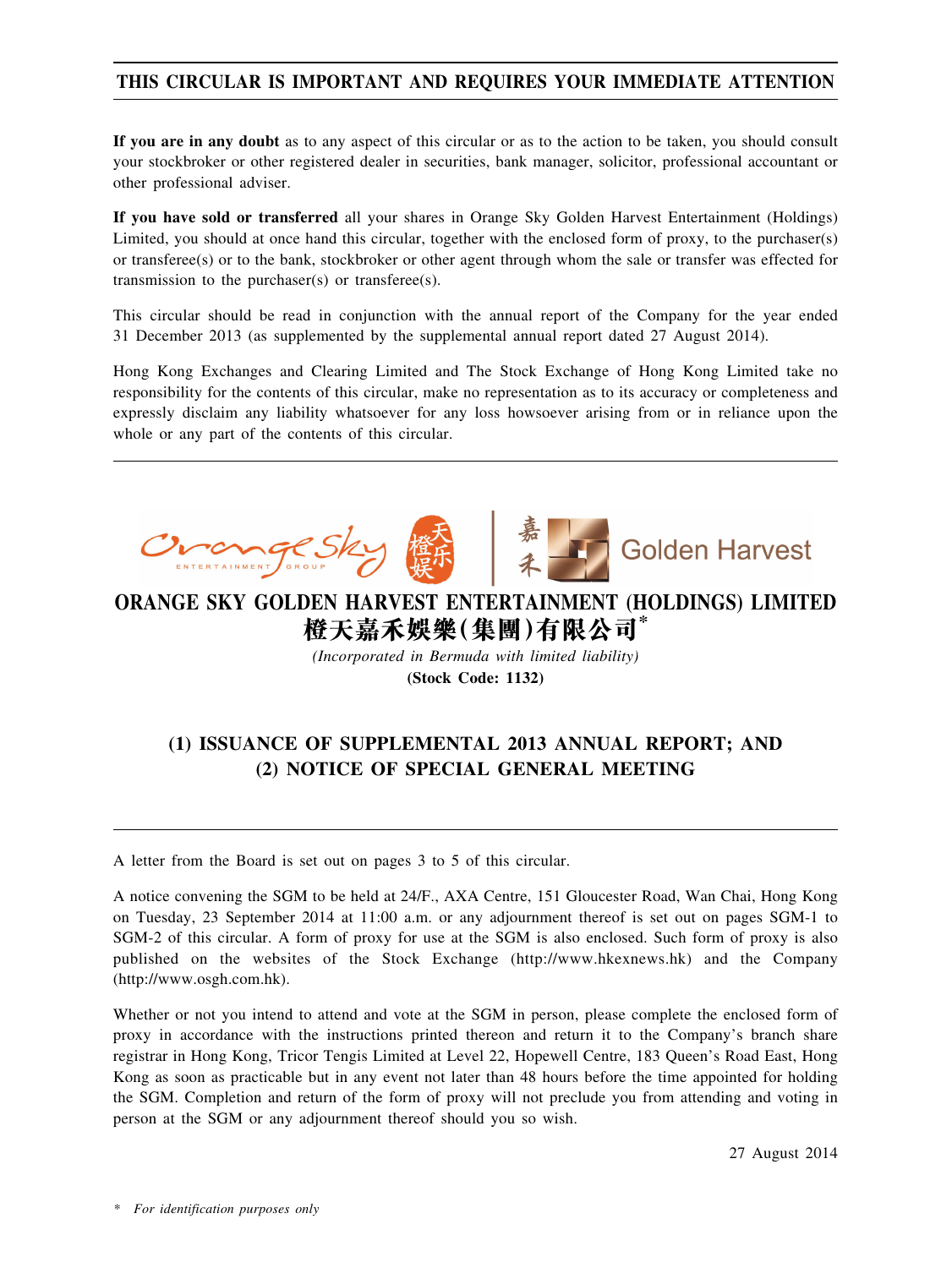# **CONTENTS**

### *Page*

| $\overline{\phantom{a}}$ |
|--------------------------|
|                          |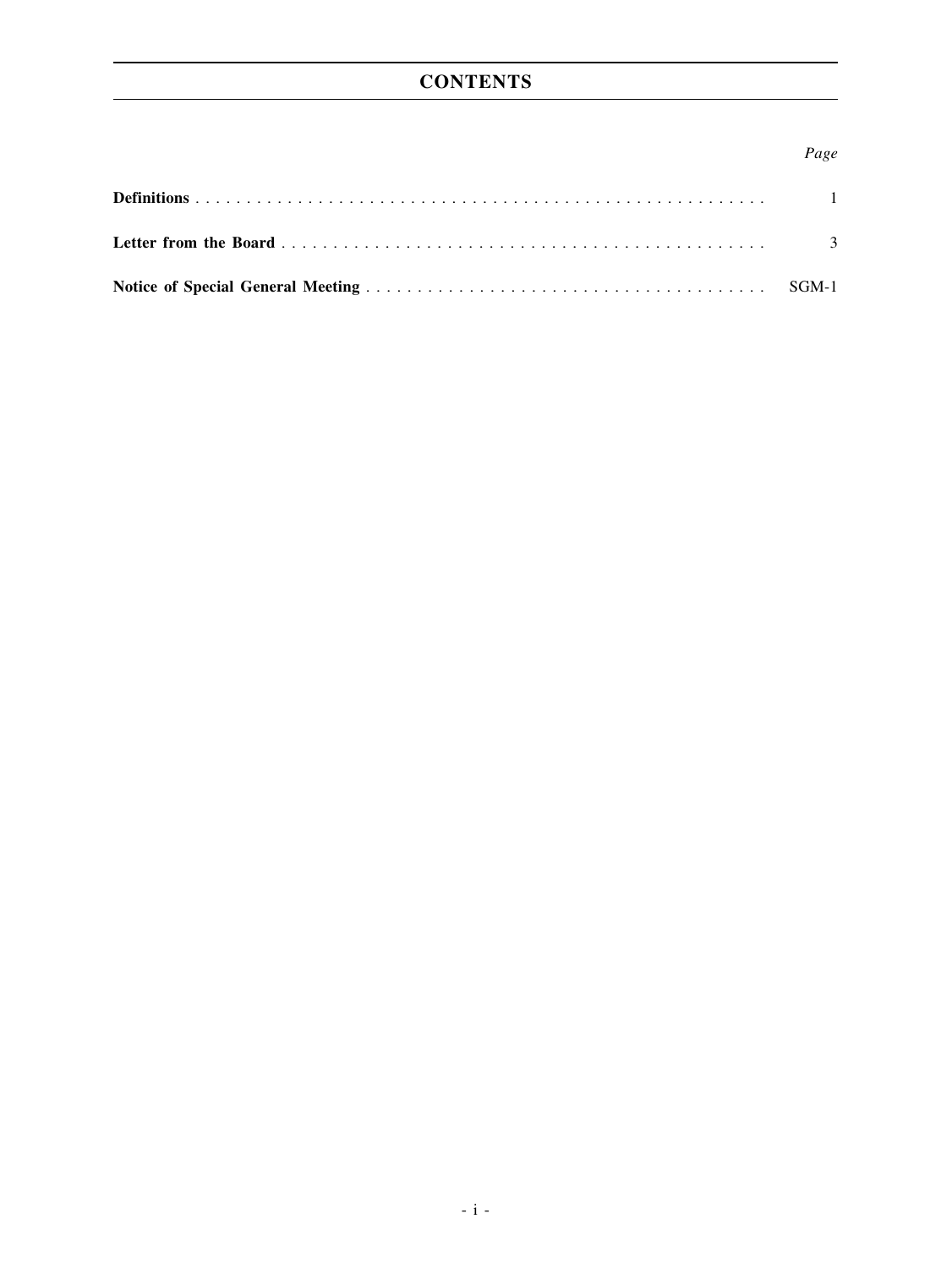## **DEFINITIONS**

*In this circular, the following expressions shall have the following meanings unless the context indicates otherwise:*

| "Annual Report"                   | the annual report of the Company for the financial year ended 31<br>December 2013;                                                                                                                                                              |
|-----------------------------------|-------------------------------------------------------------------------------------------------------------------------------------------------------------------------------------------------------------------------------------------------|
| "Board"                           | the board of Directors;                                                                                                                                                                                                                         |
| "Bye-Laws"                        | the bye-laws of the Company;                                                                                                                                                                                                                    |
| "Company"                         | Orange Sky Golden Harvest Entertainment (Holdings) Limited, a<br>company incorporated in Bermuda with limited liability, and the<br>shares of which are listed on the main board of the Stock<br>Exchange;                                      |
| "Directors"                       | the directors of the Company;                                                                                                                                                                                                                   |
| "OSGH Financial Statements"       | the audited financial statements of the Group for the financial year<br>ended 31 December 2013;                                                                                                                                                 |
| "Group"                           | the Company and its subsidiaries;                                                                                                                                                                                                               |
| "HK\$"                            | Hong Kong dollars, the lawful currency of Hong Kong;                                                                                                                                                                                            |
| "Hong Kong"                       | the Hong Kong Special Administrative Region of the People's<br>Republic of China;                                                                                                                                                               |
| "KPMG"                            | Messrs. KPMG, Certified Public Accountants, the auditor of the<br>Company;                                                                                                                                                                      |
| "Listing Rules"                   | the Rules Governing the Listing of Securities on the Stock<br>Exchange;                                                                                                                                                                         |
| "SGM"                             | the special general meeting of the Company to be held at 24/F.,<br>AXA Centre, 151 Gloucester Road, Wan Chai, Hong Kong on<br>Tuesday, 23 September 2014 at 11:00 a.m., notice of which is set<br>out on pages SGM-1 to SGM-2 of this circular; |
| "Shares"                          | the ordinary share(s) of HK\$0.1 each in the share capital of the<br>Company;                                                                                                                                                                   |
| "Shareholders"                    | the holders of the Shares;                                                                                                                                                                                                                      |
| "Supplemental 2013 Annual Report" | the supplemental annual report of the Company for the financial<br>year ended 31 December 2013 dated 27 August 2014;                                                                                                                            |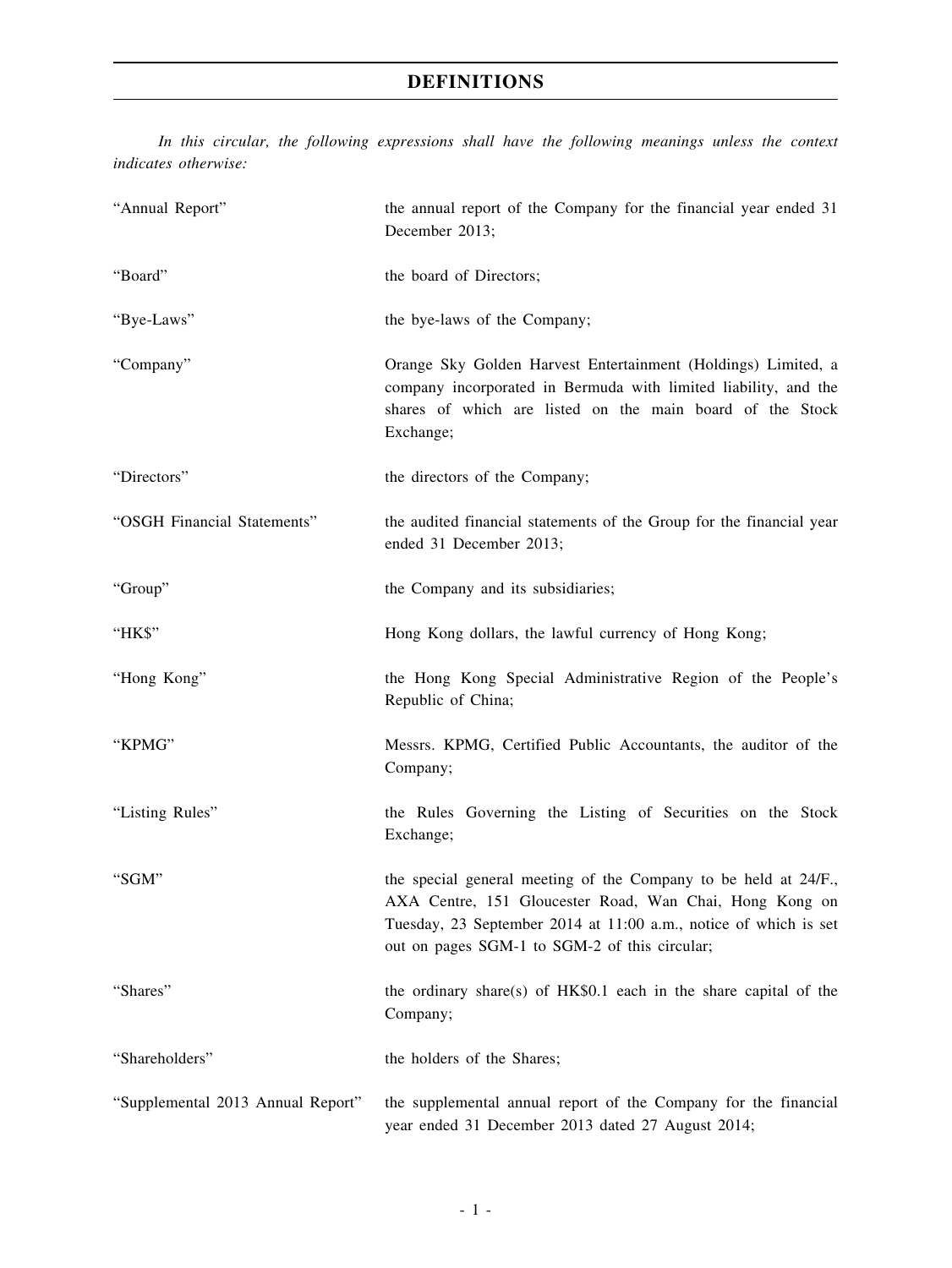## **DEFINITIONS**

| "Results Announcement"         | the final results announcement of the Company for the financial<br>year ended 31 December 2013 dated 28 March 2014;                                                                                                                                                       |
|--------------------------------|---------------------------------------------------------------------------------------------------------------------------------------------------------------------------------------------------------------------------------------------------------------------------|
| "Stock Exchange"               | The Stock Exchange of Hong Kong Limited;                                                                                                                                                                                                                                  |
| "Update Announcement"          | the announcement of the Company dated 17 June 2014 in relation<br>to the update on the financial information of Vie Show;                                                                                                                                                 |
| "Updated Auditor's Report"     | an independent auditor's report issued by KMPG on the Updated<br>Financial Statements;                                                                                                                                                                                    |
| "Updated Financial Statements" | an updated set of audited financial statements of the Group for the<br>year ended 31 December 2013 after taking into account the<br>completion of Vie Show's financial statements for the year ended<br>31 December 2013;                                                 |
| "Vie Show"                     | Vie Show Cinemas Company Limited, a Taiwan incorporated<br>company which is 35.71% owned by Golden Sky Entertainment<br>Limited, a wholly-owned subsidiary of the Company, one of the<br>principal businesses of which is to operate and manage cinemas in<br>Taiwan; and |
| $``q_0"$                       | per cent.                                                                                                                                                                                                                                                                 |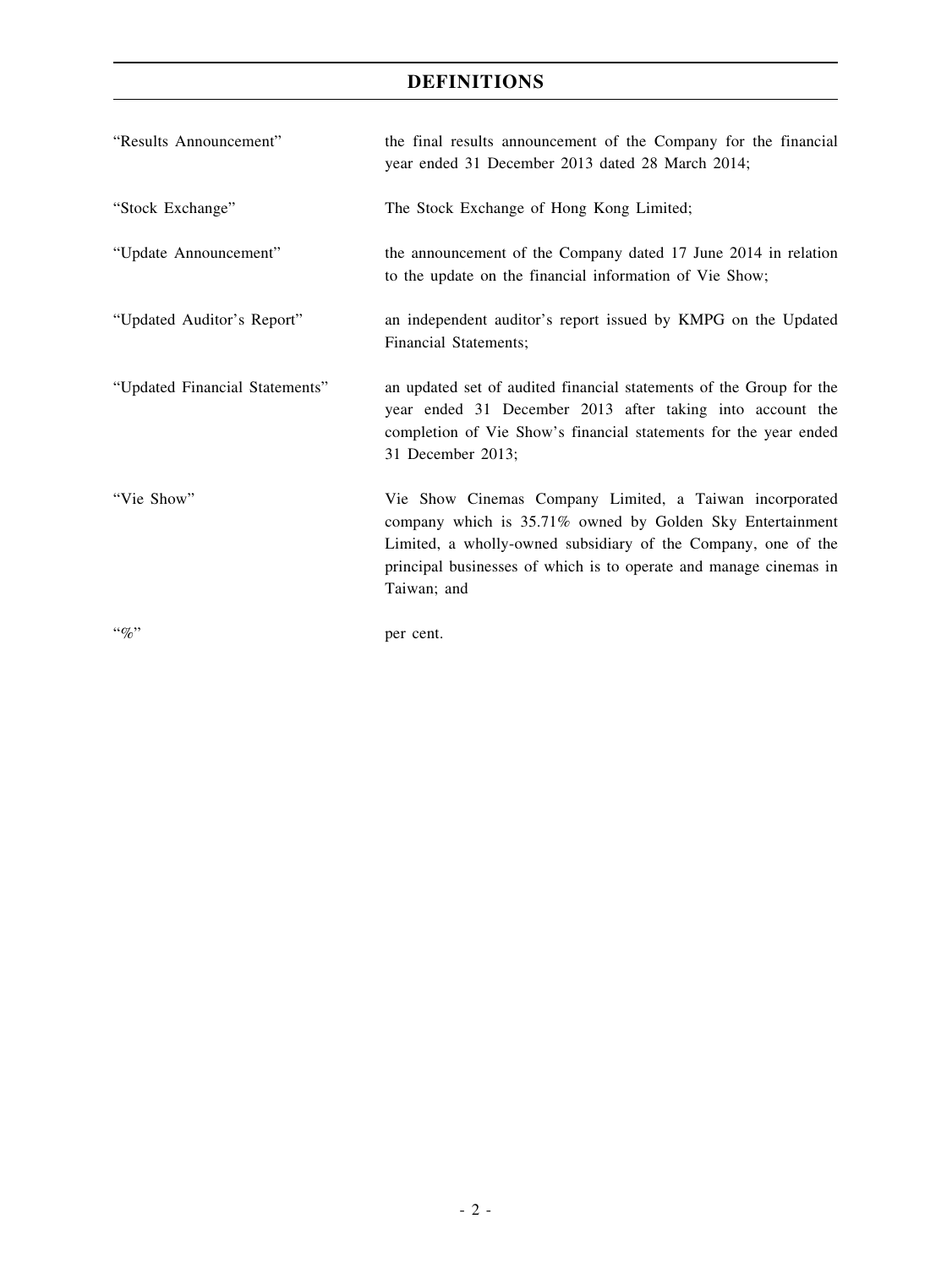## **LETTER FROM THE BOARD**





**Golden Harvest** 

# **ORANGE SKY GOLDEN HARVEST ENTERTAINMENT (HOLDINGS) LIMITED 橙天嘉禾娛樂(集團)有限公司\***

*(Incorporated in Bermuda with limited liability)*

**(Stock Code: 1132)**

*Chairman and Executive Director:* Mr. Wu Kebo

*Executive Directors:* Mr. Mao Yimin Mr. Li Pei Sen Ms. Wu Keyan

*Independent non-executive Directors:* Mr. Leung Man Kit Mr. Huang Shao-Hua George Ms. Wong Sze Wing

*Registered office:* Clarendon House 2 Church Street Hamilton HM11 Bermuda

*Principal place of business:* 24th Floor AXA Centre 151 Gloucester Road Wan Chai Hong Kong

27 August 2014

*To the Shareholders and for information only to the holders of share options*

Dear Sir/Madam,

## **(1) ISSUANCE OF SUPPLEMENTAL 2013 ANNUAL REPORT; AND (2) NOTICE OF SPECIAL GENERAL MEETING**

### **INTRODUCTION**

Reference is made to the announcement of the Company dated 14 August 2014 in relation to the issuance of the Supplemental 2013 Annual Report.

As mentioned in the Results Announcement and the Annual Report, the Company had applied the equity method of accounting for its investment in Vie Show, to include in the OSGH Financial Statements the Group's share of the results and net assets of Vie Show for the year ended 31 December 2013 and as at that date. As the directors of Vie Show needed more time to finalise the financial statements of Vie Show, they had not approved its financial statements for the year ended 31 December 2013 and had not provided to the component auditor of Vie Show written representations in that regard as at the date of the Results Announcement and the Annual Report. Hence, the component auditor of Vie Show was unable to provide

*\* For identification purposes only*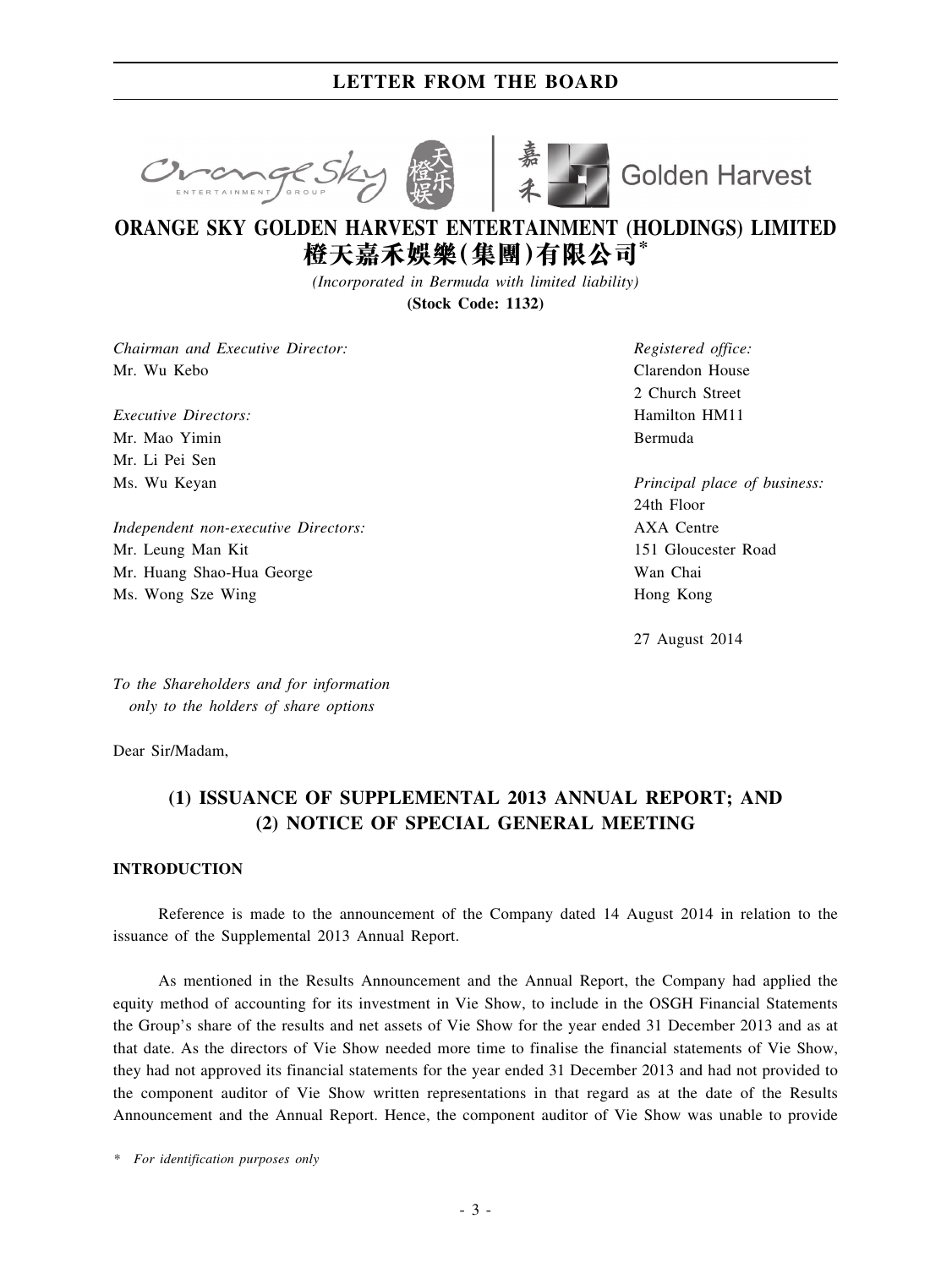### **LETTER FROM THE BOARD**

KPMG with an audit opinion in respect of the financial statements of Vie Show in accordance with Hong Kong Standard on Auditing 600. KPMG was accordingly unable to determine whether any adjustments were necessary to the carrying amount of the Group's investment in Vie Show and the Group's share of the results of Vie Show as included in the Group's consolidated financial statements as at and for the year ended 31 December 2013. KPMG therefore issued a qualified opinion on the OSGH Financial Statements, which were adopted by the Shareholders at the annual general meeting of the Company held on 27 June 2014.

The component auditor of Vie Show completed its audit of the financial statements of Vie Show for the year ended 31 December 2013 and as at that date with an unqualified opinion issued on 12 June 2014. Accordingly, the Company has reviewed Vie Show's financial Statements and is of the view that the financial figures stated in Vie Show's audited financial statements for the year ended 31 December 2013 are consistent with those accounted for using the equity method in the OSGH Financial Statements, the details of which were mentioned in the Update Announcement.

#### **UPDATED FINANCIAL STATEMENTS AND UPDATED AUDITOR'S REPORT**

On 14 August 2014, the Board approved the Updated Financial Statements. KPMG has also provided the Updated Auditor's Report. The Updated Financial Statements and the Updated Auditor's Report have been reviewed by the audit committee of the Company and have been published in the Supplemental 2013 Annual Report.

### **SPECIAL GENERAL MEETING**

A notice convening the SGM to be held at 24/F., AXA Centre, 151 Gloucester Road, Wan Chai, Hong Kong on Tuesday, 23 September 2014 at 11:00 a.m. or any adjournment thereof is set out on pages SGM-1 to SGM-2 of this circular. At the SGM, the resolution will be proposed to receive and adopt the Updated Financial Statements and the Updated Auditor's Report.

In accordance with Rule 13.39(4) of the Listing Rules and bye-law 67 of the Bye-Laws, all votes of the Shareholders to be taken at the SGM must be taken by poll. The chairman of the SGM shall therefore demand voting on all resolutions set out in the notice of SGM be taken by way of poll and an announcement of the results of the poll will be published in accordance with the requirements of the Listing Rules.

A proxy form for use at the SGM is enclosed herein. Whether or not you intend to attend and vote at the SGM, you are requested to complete the proxy form in accordance with the instructions printed thereon and return it to the branch share registrar of the Company in Hong Kong, Tricor Tengis Limited at Level 22, Hopewell Centre, 183 Queen's Road East, Hong Kong as soon as possible and in any event not less than 48 hours before the time appointed for the holding of the SGM. Completion and return of the proxy form will not preclude you from attending and voting in person at the SGM or any adjournment thereof if you so wish.

#### **RECOMMENDATION**

The Directors consider that the proposal for the adoption of the Updated Financial Statements and the Updated Auditor's Report is in the best interests of the Company and the Shareholders as a whole and accordingly, the Directors recommend the Shareholders to vote in favour of the resolution to be proposed at the SGM.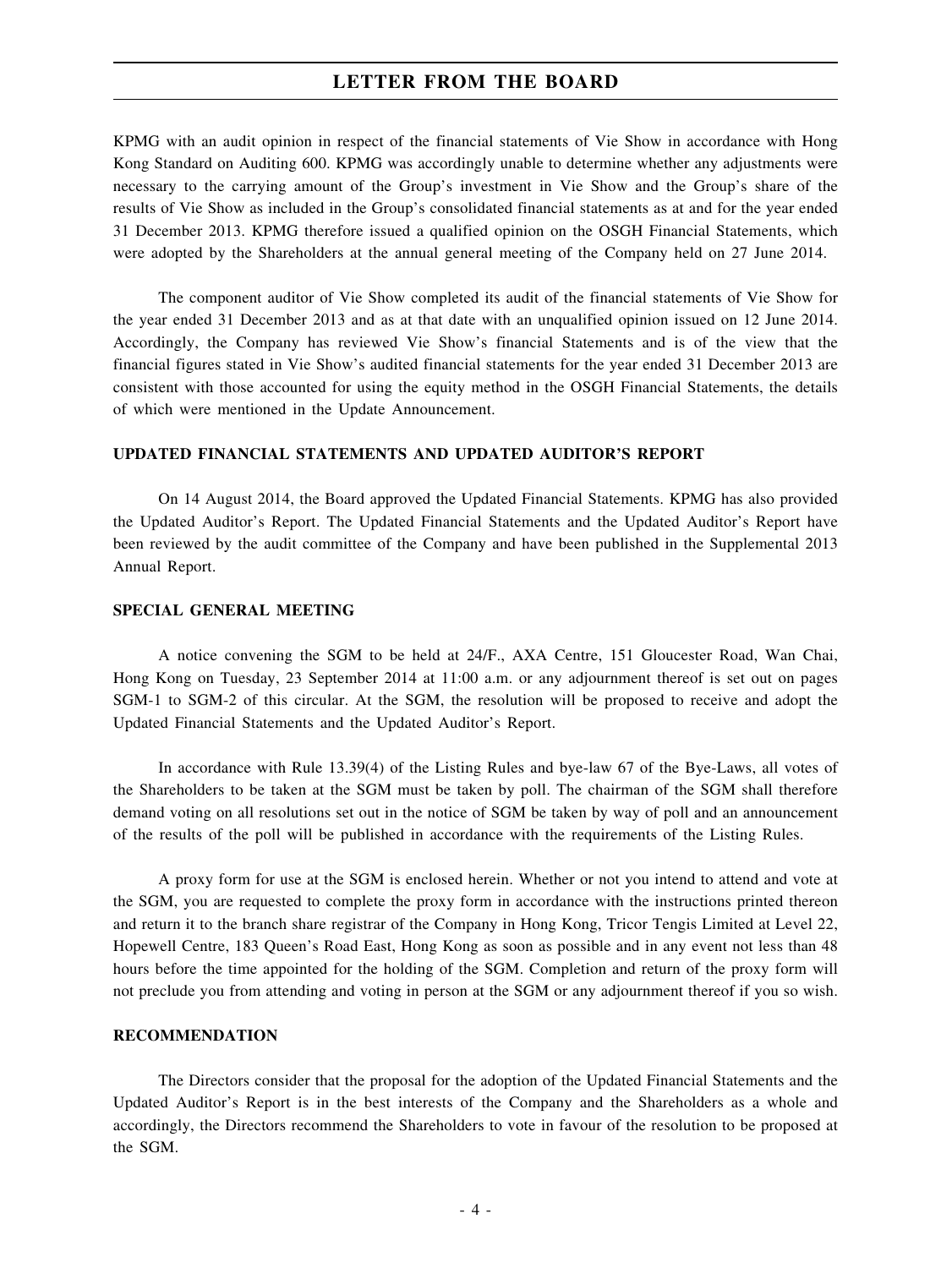## **LETTER FROM THE BOARD**

#### **RESPONSIBILITY STATEMENT**

This circular, for which the Directors collectively and individually accept full responsibility, includes particulars given in compliance with the Listing Rules for the purpose of giving information with regard to the Company. The Directors, having made all reasonable enquiries, confirm that to the best of their knowledge and belief the information contained in this circular is accurate and complete in all material respects and not misleading or deceptive, and there are no other matters the omission of which would make any statement herein misleading.

> Yours faithfully, For and on behalf of the Board **Orange Sky Golden Harvest Entertainment (Holdings) Limited Wu Kebo** *Chairman and Executive Director*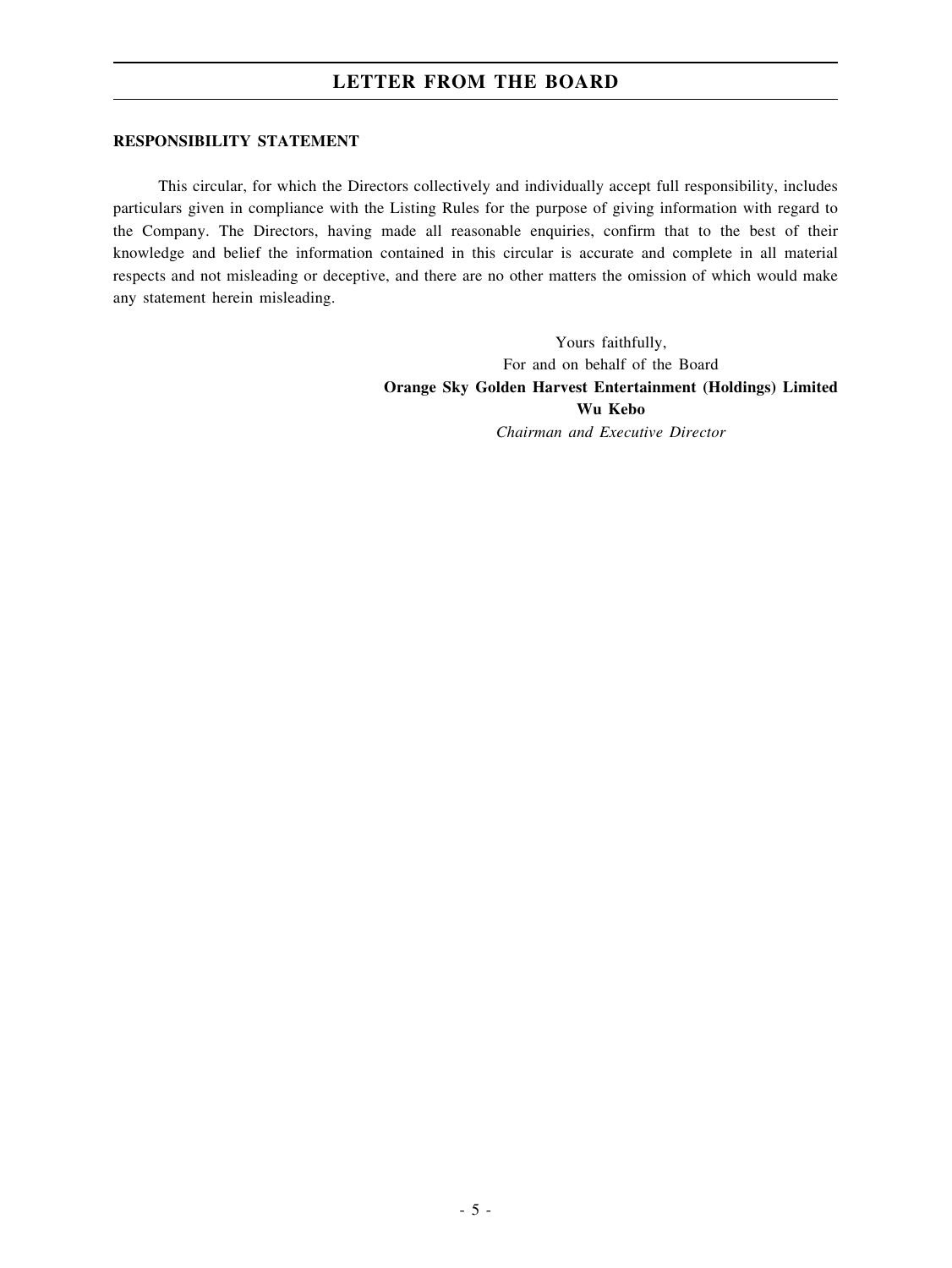## **NOTICE OF SPECIAL GENERAL MEETING**





Golden Harvest

# **ORANGE SKY GOLDEN HARVEST ENTERTAINMENT (HOLDINGS) LIMITED 橙天嘉禾娛樂(集團)有限公司\***

*(Incorporated in Bermuda with limited liability)*

**(Stock Code: 1132)**

**NOTICE IS HEREBY GIVEN** that the special general meeting of Orange Sky Golden Harvest Entertainment (Holdings) Limited (the "**Company**") will be held at 24/F., AXA Centre, 151 Gloucester Road, Wan Chai, Hong Kong on Tuesday, 23 September 2014 at 11:00 a.m. for the purpose of considering and, if thought fit, passing the following resolution:

### **Ordinary Resolution**

To receive and adopt the updated audited financial statements of the Company and its subsidiaries and the report of auditors of the Company for the year ended 31 December 2013.

> By Order of the Board **Orange Sky Golden Harvest Entertainment (Holdings) Limited Wu Kebo** *Chairman and Executive Director*

Hong Kong, 27 August 2014

*Principal place of business in Hong Kong:* 24th Floor AXA Centre 151 Gloucester Road Wan Chai Hong Kong

*Registered Office:* Clarendon House 2 Church Street Hamilton HM11 Bermuda

*\* For identification purposes only*